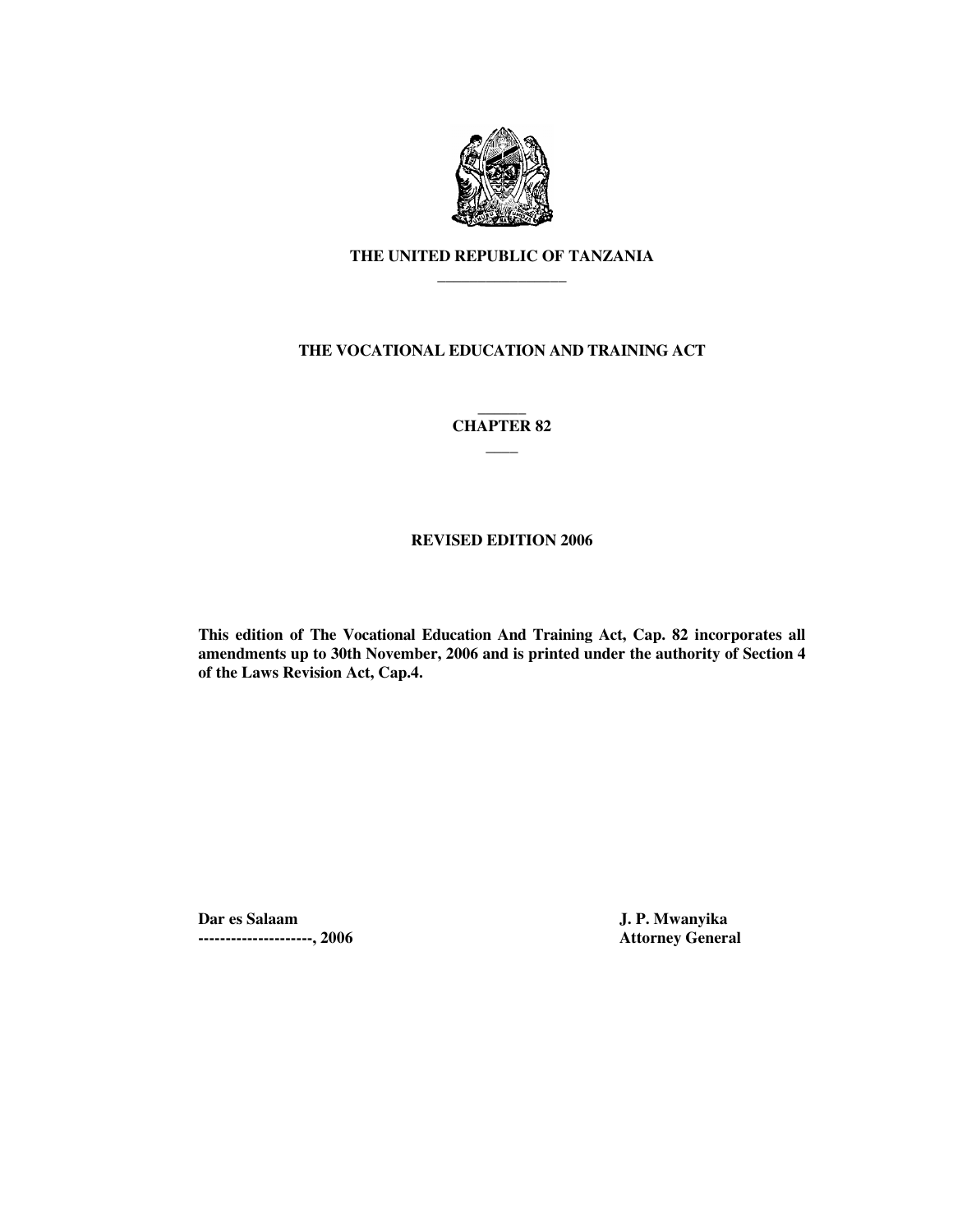#### **CHAPTER 82**

# **THE VOCATIONAL EDUCATION AND TRAINING ACT \_\_\_\_\_\_\_\_\_\_\_\_\_\_\_\_\_\_\_\_\_\_\_**

**\_\_\_\_\_\_\_\_\_\_** 

## **[PRINCIPAL LEGISLATION]**

#### **ARRANGEMENT OF SECTIONS**

### **PART I PRELIMINARY**

*Section Title* 

1. Short title.

2. Interpretation.

#### **PART II THE VOCATIONAL EDUCATION AND TRAINING AUTHORITY**

- 3. Establishment of the Authority.
- 4. Objectives and Functions of the Authority.

### **PART III VOCATIONAL EDUCATION AND TRAINING BOARD AND REGIONAL BOARDS**

- 5. Establishment of Vocational Education and Training Board.
- 6. Functions and Powers of the Board.
- 7. Meetings and decisions of the Board.
- 8. Establishment of Trade Advisory Committees.
- 9. Functions of the Trade Advisory Committees.
- 10. Director-General and other employees.
- 11. Establishment of Regional Vocational Education and Training Board.
- 12. Functions of the Regional Boards.
- 13. Functions of the Regional Vocational Training and Service Centres.

## **PART IV THE VOCATIONAL EDUCATION AND TRAINING LEVY**

- 14. Imposition of vocational education and training levy.
- 15. Distribution of the Levy.
- 16. Penalty upon failure to pay levy.
- 17. Summary recovery of unpaid levy.
- 18. Powers of the Commissioner.
- 19. Exemption from levy.<br>20. Giving false information
- Giving false information to evade levy.
- 21. Collection of levy.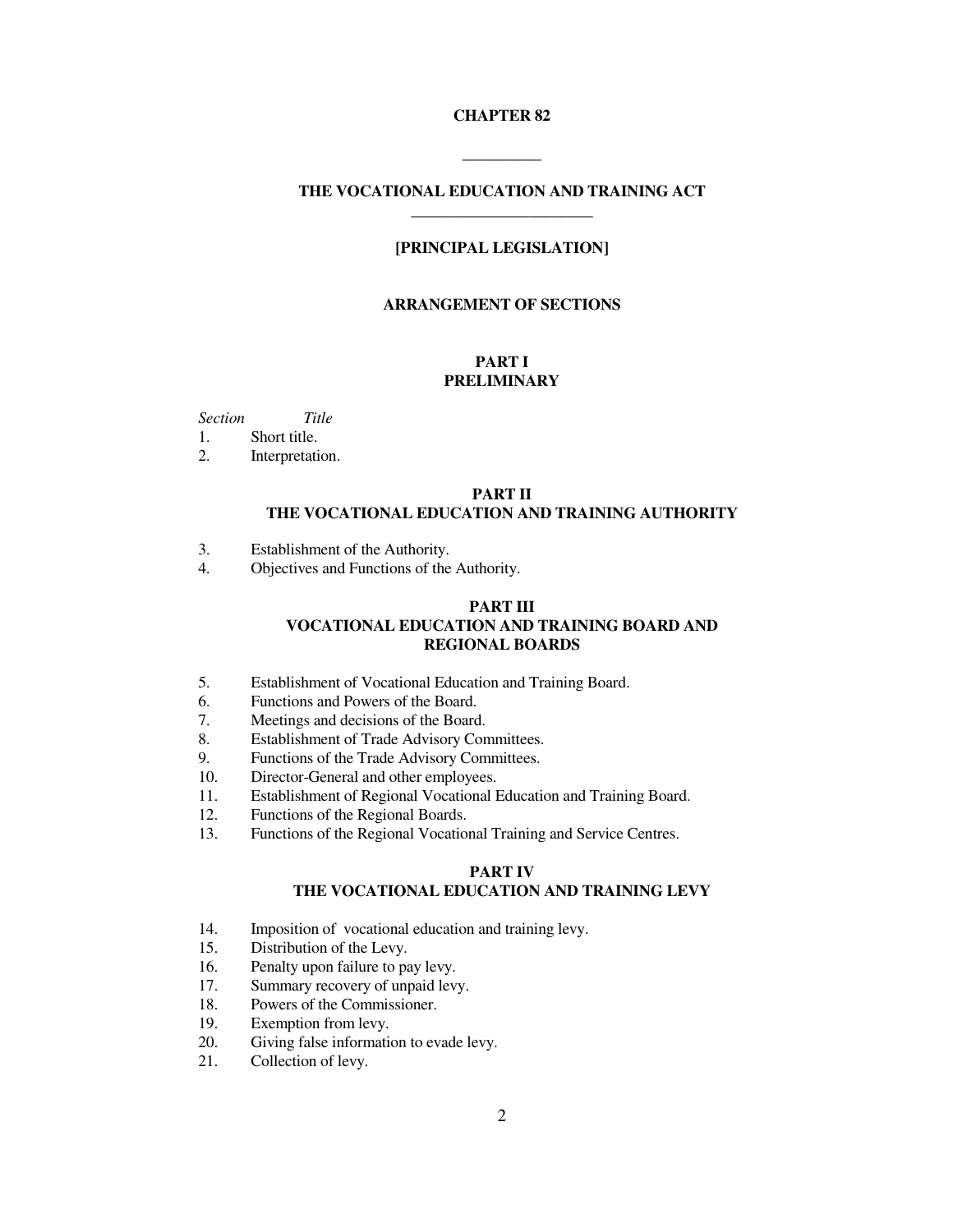### **PART V THE VOCATIONAL EDUCATION AND TRAINING FUND AND FINANCIAL PROVISIONS**

- 22. Establishment of the Vocational Education and Training Fund.
- 23. Resources of the Fund.
- 24. Management and auditing of the Fund.
- 25. Public Finance Act not to affect application of this Act.
- 26. Report and audited Accounts to be laid before the National Assembly.

## **PART VI MISCELLANEOUS PROVISIONS**

- 27. Remuneration of members of the Boards etc.
- 28. Regulations.
- 29. Penalties.<br>30. Repeal and
- 30. Repeal and savings of Act No.28 of 1974.<br>31. Repeal and savings of Act No.12 of 1985.
- Repeal and savings of Act No.12 of 1985.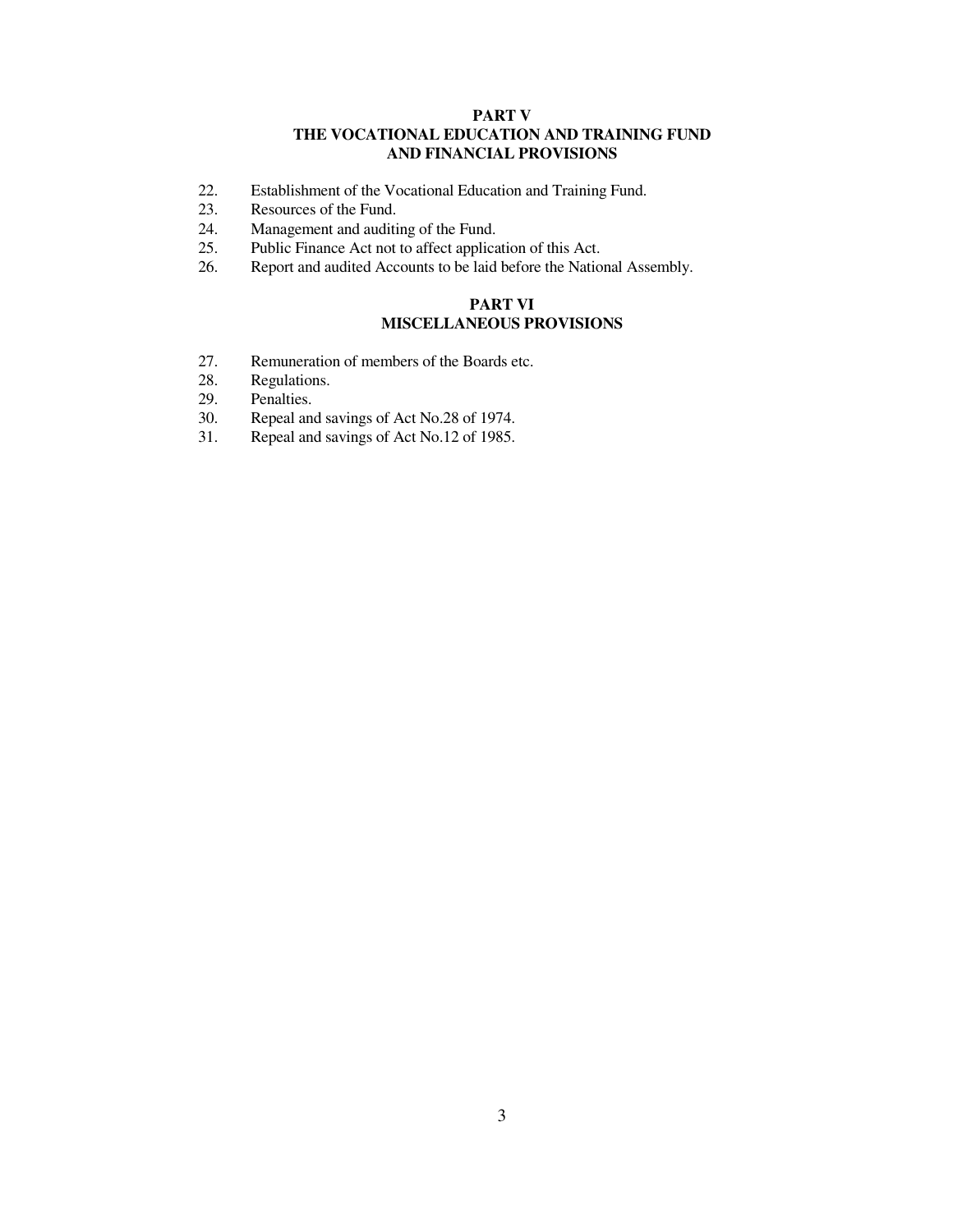#### **CHAPTER 82**

**\_\_\_\_\_\_\_\_** 

## **THE VOCATIONAL EDUCATION AND TRAINING ACT \_\_\_\_\_\_\_\_\_\_\_\_\_\_\_\_\_\_\_\_\_\_\_\_\_\_\_\_\_\_**

**An Act to repeal and replace the Apprenticeships Ordinance and to make further and better provision for the regulation of the training of apprentices and other persons in industry.** 

> [1st January, 1995] [G.N. No. 622 of 1994]

### **PART I PRELIMINARY PROVISIONS**

Short title **1.**-(1) This Act may be cited as the Vocational Education Training Act. Interpretation 2. In this Act, unless the context requires otherwise-Act No.14 of 2001 s.32 "apprentice" means a person of at least fifteen years of age, except where a higher minimum age is otherwise required by law, and who is employed to learn an occupation under standards of apprenticeship approved by the Board; "Authority" means the National Vocational Education and Training Board established by section 3 of this Act; "Board" means the National Vocational Education and Training Board established by section 5 of this Act; "Commissioner" means the Commissioner for Income Tax; "Committee" means a Trade Advisory Committee established under section 8 of this Act; "Director" means the Director General of Vocational Education and Training appointed pursuant to section 10 of this Act; "Fund" means the Vocational Education and Training Fund established by section 22 of this Act; "indentured trainee" means a person other than an apprentice who is not bound by a written contract but serves an employer for a determined period of time with a view to acquiring knowledge of a trade, and who attends prescribed course of study leading to trade tests and examination; "inspector" means an inspector appointed by the Director General; "Levy" means skills and development levy imposed under section 14 of this Act; "Minister" means the Minister responsible for vocational education and training; "Regional Board" means a Regional Vocational Education and Training Board established for a Region pursuant to section 11 of this Act;

Acts Nos. 1 of 1994 No.14 of 2001 No. 15 of 2004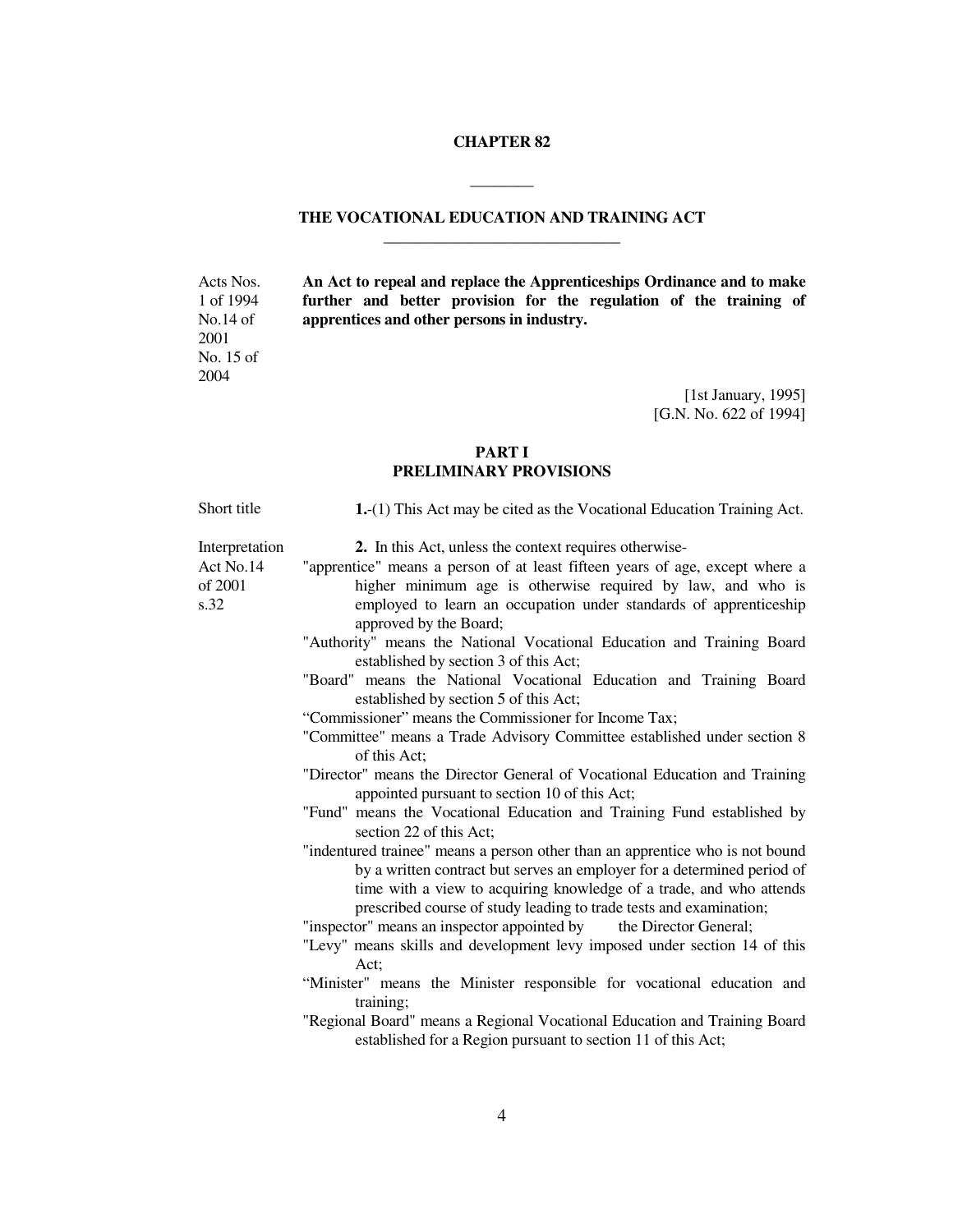- Regional Vocational Training and Service Centre" means a centre which has been delegated special regional authority and responsibilities by the Board;
- "trade test" means an examination to test the knowledge and the skills acquired by a trainee or any person in a designated trade or occupation";
- "Vocational Education and Training" means training leading to a skilled occupation;
- "Vocational Training Centre" means any place or institution where vocational education and training is provided, including a trade school.

#### **PART II THE VOCATIONAL EDUCTION AND TRAINING AUTHORITY**

Establishmen t of the Authority **3.**-(1) There is hereby established an autonomous government agency to be known as the Vocational Education and Training Authority.

(2) The Authority shall be a body corporate and shall-

- (a) have perpetual succession and a common seal;
- (b) in its corporate name be capable of suing and being sued;
- (c) subject to this Act, be capable of purchasing or otherwise acquiring and of alienating movable property.

 (3) The Minister may by Order published in the *Gazette*, vest in the Authority the management and the assets of any vocational training centre owned by the Government.

| Objectives<br>and functions<br>of the | (a) | 4.-(1) The objectives and the functions of the Authority shall be-<br>to provide vocational training opportunities, and facilities for<br>such training;                                                                                                                                   |
|---------------------------------------|-----|--------------------------------------------------------------------------------------------------------------------------------------------------------------------------------------------------------------------------------------------------------------------------------------------|
| Authority                             | (b) | to establish a vocational education and training system which<br>includes both basic and specialized training to meet the needs<br>of both the formal and the informal sectors;                                                                                                            |
|                                       | (c) | to satisfy the demands of the labour market for employees with<br>trade skills in order to improve production and productivity of<br>the economy;                                                                                                                                          |
|                                       | (d) | to ensure that the system of vocational education and training<br>is based on demand, is cost effective and given a gradually<br>decentralized planning and implementation authority to the<br>regions to ensure maximum utilisation of resources and<br>relevance of training programmes; |
|                                       | (e) | to foster and to promote entrepreneurial values and skills, as<br>an integral part of all training programmes;                                                                                                                                                                             |
|                                       | (f) | to promote on-the-job training in industry for both<br>apprenticeship training and for skill updating and upgrading;                                                                                                                                                                       |
|                                       | (g) | to promote access to vocational education and training for<br>disadvantaged groups;                                                                                                                                                                                                        |
|                                       | (h) | to secure adequate and stable financing of the vocational<br>education and training system;                                                                                                                                                                                                |
|                                       | (i) | to raise the quality of vocational education and training being<br>provided;                                                                                                                                                                                                               |

5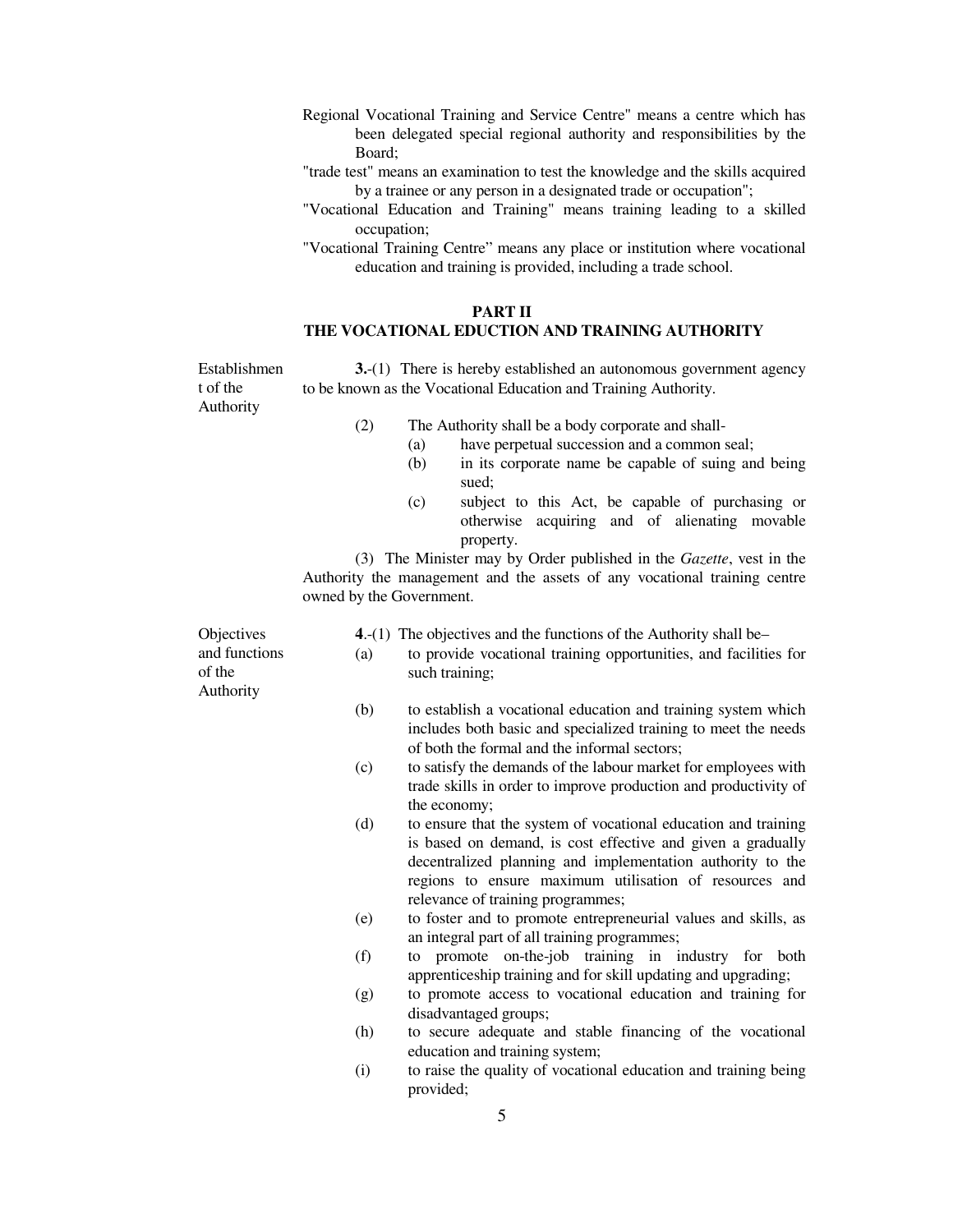- (j) to promote or provide vocational education and training according to needs, within the framework of overall national socio-economic development plans and policies;
- (k) to promote the balancing of supply and demand for skilled labour in both wage-employment and for skills needed for selfemployment in rural and urban areas;
- (l) to promote and to provide short tailor-made course programmes and in service training in order to improve the performance both of quality and productivity of the national economy;
- (m) to provide a dual vocational education and training system, combining broad basic training, gradual specialization and practical experiences from work; and
- (n) to promote a flexible training approach and appropriate teaching methodologies.

 (2) Without prejudice to subsection (1) the Authority may establish or manage vocational training institutions including vocational teacher training colleges, Regional Vocational Training and Service Centres and Vocational Training Centres.

### **PART III VOCATIONAL EDUCATION AND TRAINING BOARD AND REGIONAL BOARDS**

**5.**-(1) There is hereby established for the Authority, a Board to be known as the Vocational Education and Training Board.

 (2) The Board shall be composed of eleven members to be appointed as follows -

Vocational Education and Training Board

Establishmen

t of

- (a) the chairman who shall be appointed by the President;
- (b) ten other members to be appointed by the Minister upon being nominated as follows-
	- (i) two members to be nominated by the organizations for the time being representing employers;
	- (ii) two members to be nominated by trade unions movement;
	- (iii) three members to be nominated by each of the ministries responsible for industries, education and labour;
	- (iv) three members to be nominated by a nongovernmental organisations which manage vocational education and training institutions.

 (3) The persons to be nominated and appointed members of the Board shall be those who are qualified to contribute to the development of vocational education and training.

 (4) Every member of the Board shall, unless he sooner resigns or otherwise ceases to hold office, hold office for a period of three years and may be eligible for re-appointment.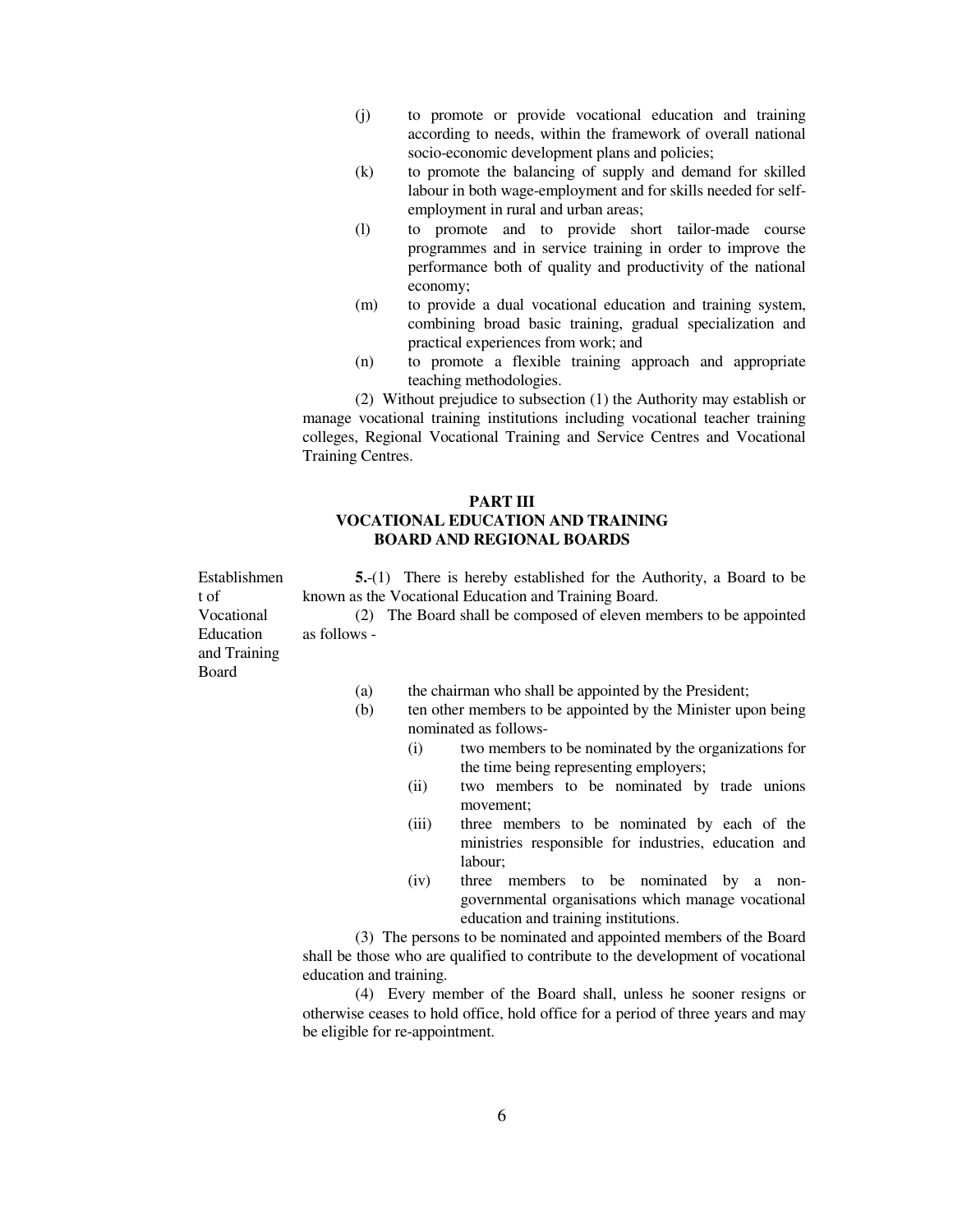Functions and powers of the Board

**6.**-(1) The Board shall be responsible for the performance of the functions and management of the affairs of the Authority.

 (2) For the proper discharge of the functions of the Authority, the Board shall, subject to any directions on matters of general policy which the Minister may give in that behalf, have the responsibility and power-

- (a) to develop policies on vocational education and training and to supervise their implementation on a national level;
- (b) to set the policies and procedures for the use of the Vocational Education and Training Fund including-
	- (i) approval of allocation criteria and budget norms for Regional Vocational Training and Service Centres and other training providers;
	- (ii) appointment of external auditors to audit the accountants of any receiver of funds from the Vocational Education and Training Fund;
	- (c) to approve the plans and the annual budgets of the Authority;
	- (d) to establish a personnel policy and administration of the Authority;
	- (e) to approve Regulations and Guidelines for Regional Boards and Trade Advisory Committees;
	- (f) to approve the registration of Vocational Training Centres according to laid down standards and regulations by the Board;
	- (g) to issue regulations and guidelines concerning the following training matters -
		- (i) syllabi;
		- (ii) the trade testing system, examination and certification;
		- (iii) inspection and registration of vocational training education and institutions;
		- (iv) student selection and vocational guidance or counselling;
		- (v) vocational teacher education and training;
		- (vi) apprenticeship training;
		- (vii) other regulations which may be necessary for the implementation of the objective and provisions of the Act.

Meetings and decisions of the Board

 **7.**-(1) The Board shall hold four regular meetings every year and may hold more meetings if the business of the Authority so requires.

 (2) The first meeting of the board shall be held at such time and such place as the Chairman may determine. Any subsequent meetings of the Board shall be held at such time and place as the Board may determine.

 (3) Five members shall constitute a quorum for a meeting of the Board.

 (4) The Chairman shall preside at all meetings of the Board at which he is present.

 (5) If the Chairman is absent, the members present shall elect one of their numbers to be the Chairman of that meeting.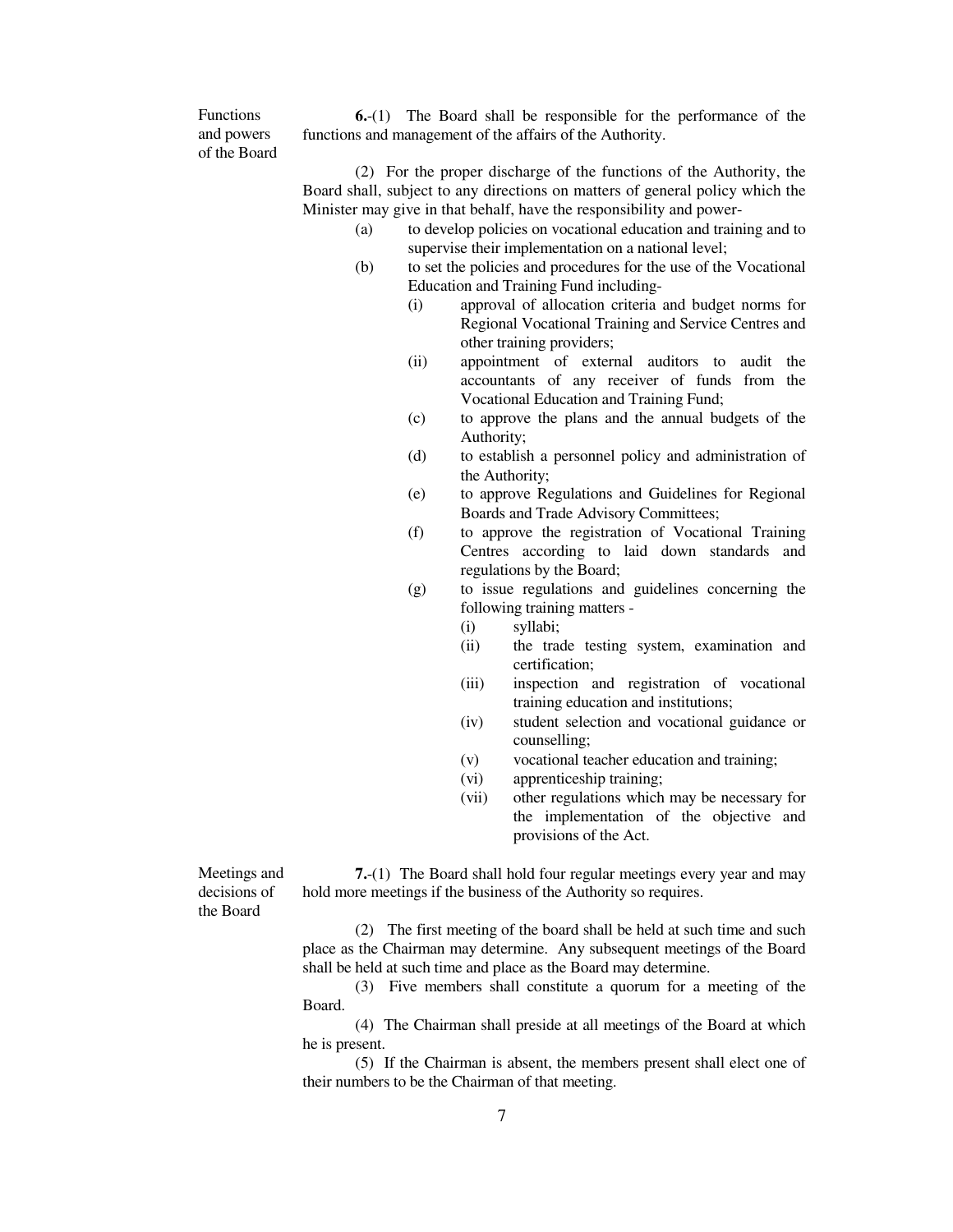(6) The decision of the Board shall be by majority votes of the members present and voting, and in the event of an equality of votes, the Chairman of the meeting shall have a casting vote.

Establishmen t of Trade Advisory **Committees** 

**8.**-(1) The Board may establish Committees, to be known as Trade Advisory Committees, to assist it in the performance of its functions.

 (2) A Trade Advisory Committee may be established in respect of such industry, trade or occupation as the Board may determine.

 (3) Each Trade Advisory Committee shall consist of such number of members, being not more than seven, as the Board may determine of whom-

- (a) one member shall be representing the interests of the vocational education and training institutions;
- (b) one member who is a training specialist, to be appointed by the Board;
- (c) two members shall be chosen to represent the interests of employers in the industry concerned; and
- (d) two members shall be chosen to represent the interests of employees in the industry concerned.

 (4) The Board shall appoint one of their number to be the Chairman of the Trade Advisory Committee.

 (5) Every member of the Committee shall, unless he sooner resigns or otherwise ceases to hold office, hold office for a period of three years and may be eligible for re-appointment.

 (6) Subject to any general or specific directions by the Board and subject further to the provisions of this Act or any regulations made under it, the Committee may regulate its own proceedings.

 (7) A representative of the Director shall act as the secretary to any committee established under this section.

Functions of the Trade Advisory **Committees** 

**9.**-(1) It is the responsibility of the Trade Advisory Committees to ensure that vocational education and training programmes offered are according to the needs of the employment market.

 (2) Without prejudice to subsection (1) the Trade Advisory Committees shall perform the following specific functions-

- (a) to advise the Board on the establishment of new vocational trades training and education programmes and abolition of existing ones;
- (b) to assess training needs and determine training standards for the area of trades which the Committee is covering;
- (c) to draw up training specifications and job descriptions for the trades to be taught;
- (d) to ensure co-ordination of related trade training activities;
- (e) to approve log-books and trade testing standards for the trades related to its activities;
- (f) to ensure that the employment market is informed about training activities under the committees and to promote placements for students; and
- (g) to form sub-committees to work with particular training issues as may be necessary.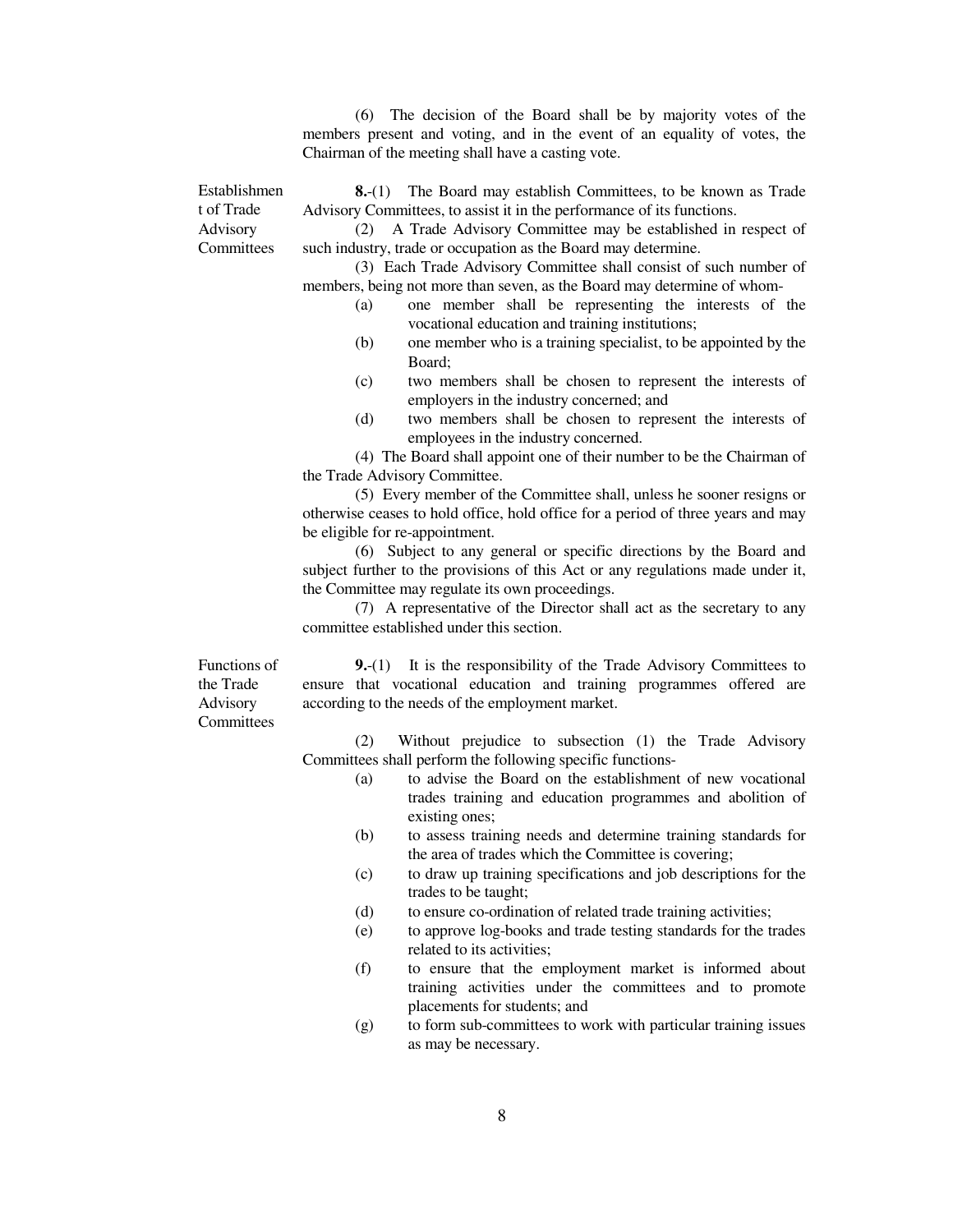**Director** General and other employees **10.**-(1) The Board shall after consultations with the Minister appoint a Director-General of the Authority on such terms and conditions as the Board may determine. (2) The Director-General shall be the Chief Executive of the Authority and shall be directly responsible to the Board for the day to day administration of the affairs of the Authority. (3) The Director-General shall be Secretary of the Board and may participate in its deliberations, but shall not be entitled to vote on any resolution or other matter before the Board. Establishmen t of Regional Vocational Education and Training **11.**-(1) The Board shall establish for any Region a Regional Vocational Educational Training Board. (2) The Regional Board shall be composed of not more than seven members to be appointed as follows-Boards (a) a Chairman to be appointed by the Board; (b) three members to be nominated by the organizations for the time being representing employees; (c) two members to be nominated by trade union movements representing employees; (d) one member to be nominated by the Regional Administration; (e) one member to be nominated by a non-governmental organisation representing a training institution. (3) The Regional Director shall be Secretary to the Regional Board. Functions of the Regional Boards **12.**-(1) The Regional Boards shall – (a) coordinate vocational education and training activities within the Region; (b) provide direct supervision and serve as the governing board for all Vocational Training Centres within the Region; (c) provide guidelines and supervision on budget preparations by vocational education and training institutions within the Region; (d) evaluate budget proposals for Vocational Training Centres managed by the Authority within the Region education and forward the budgets to the Board; (e) determine regional priorities for vocational education and training; (f) authorize Vocational Training Centres managed by the Authority within the region to utilise any funds raised from fees or other activities of the centres; (g) carry out inspection of Vocational Training Centres according to regulations and guidelines laid down by the Board; (h) prepare an annual report to the Board on training and related activities in the region; (i) advise the Board on any matter related to the improvement of vocational education and training in the region.

9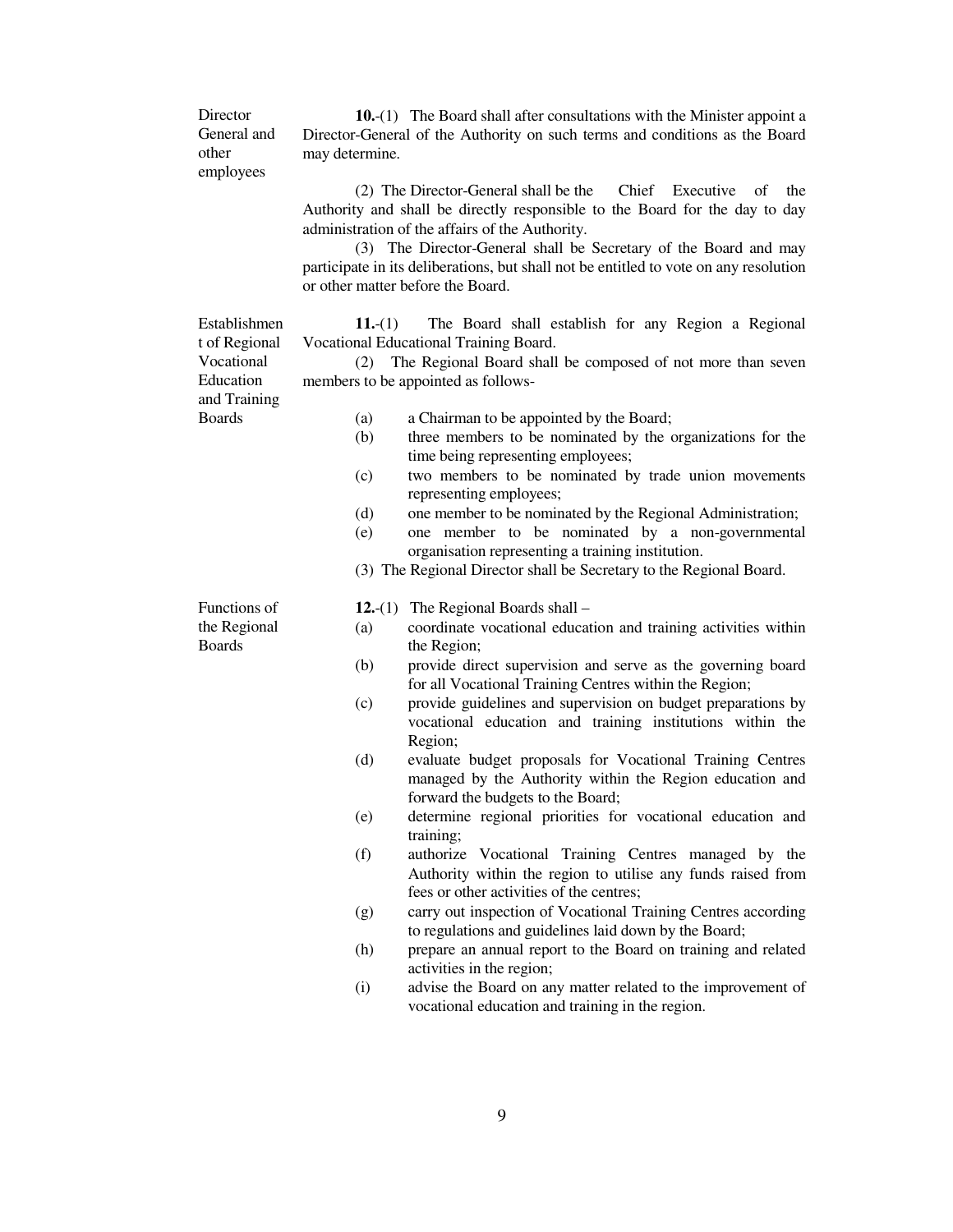Functions of the Regional Vocational Training Service **Centres** 

**13.**-(1) The Board may designate any Vocational Training Centre to be a Regional Vocational Training and Service Centre.

 (2) The Regional Vocational Training and Service Centres shall have the following functions -

- (a) to select trainees in accordance with trade standards and admission requirements as approved by the Board;
- (b) to conduct regionally based tracer studies and disseminate information and vocational education and training;
- (c) to implement programmes approved by the Regional Board;
- (d) to conduct trade test according to regulations laid down by the Board;
- (e) to monitor training log-books and issue certificates;
- (f) to act as a nucleus for vocational education and training system development in the Region;
- (g) subject to guidelines and regulations issued by the Board, to generate funds to supplement the operational costs of the centre;
- (h) to promote and to support the development entrepreneurial skills and attitudes.

## **PART IV THE VOCATIONAL EDUCATION AND TRAINING LEVY**

Imposition of a Vocational Education and Training Levy Act No.14 of 2001 s.33

**14.**-(1) Subject to the provisions of this Part, there shall be charged, levied and payable to the Commissioner at the end of every month, from every employer who has in his employment four or more employees, a levy to be known as the skills and development levy.

 (2) The levy shall be the sum of money equal to six per centum of the total gross monthly emoluments payable by the employer to all his employees in respect of that month.

 (3) For the purposes of this section "gross monthly emoluments" in relation to any employee includes wages, salary, leave pay, sick pay, payment in lieu of leave, fee, commission, bonus, gratuity and any subsistence, travelling entertainment or other allowance paid to him by the employer in respect of his employment or service, and any amount so paid in respect of employment or services rendered by the employee in any month other than the month in which it is paid, shall be deemed to be emoluments in respect of the calendar month in which it is paid.

 (4) Where in any case an employer pays emoluments to any employee at intervals of less than a month or at intervals of greater than a month, the provisions of this Act shall apply as if such employee was entitled to monthly payments and the monthly chargeable emoluments of such employee in respect of any month shall be deemed to be the chargeable emoluments that would have accrued to the employee had the emoluments been payable monthly.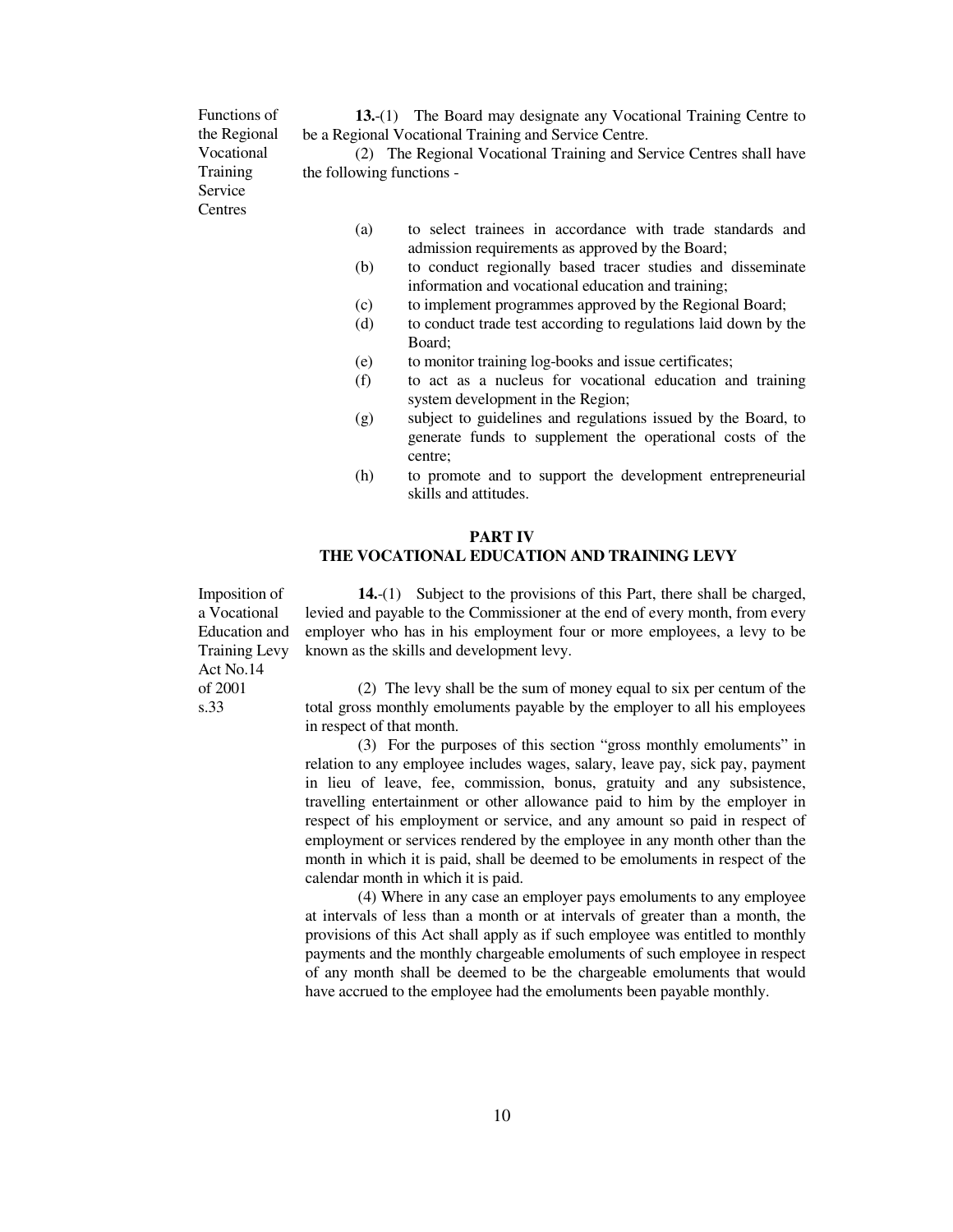(5) Where in any case the monthly chargeable emoluments in respect of any employee cannot be ascertained with any reasonable accuracy, the Commissioner may, in writing require the employer to pay the levy in respect of such employee at such intervals as the Commissioner may specify, where such order is made in respect of any employee, the employer shall pay the levy for any period so specified on the last day of such specified period.

 (6) The levy imposed and paid pursuant to this Act, shall be deducted for the purpose of ascertaining the taxable income in accordance with section 11 of the Income Tax Act.

Cap.332

Distribution of the levy Act No.14 of 2001 s.34

Penalty upon failure to pay

Levy Act No.14 of 2001 s.35

**15.** The Commissioner shall immediately after collecting the levy under section 14, submit two thirds  $(^{2}/_{3})$  of the amount collected to the Treasury, and one third  $({}^{1}/_{3})$  to the Fund.

 $[s.14A]$ 

**16.**-(1) Every employer shall on or before the seventh day of every month pay to the Commissioner the levy due from such employer in respect of the preceding month.

 (2) Any sum payable by way of penalty under this section shall, for the purposes of this Act, be deemed to be a skills and development levy and shall be collected and recoverable accordingly.

 (3) The Commissioner may, if in any case he thinks just and equitable so to do, remit the whole or any part of the penalty payable under this section. [s.15]

**17.**-(1) Any levy or penalty payable by an employer under this Act, shall be a debt due to the Government and shall be collected and recovered in accordance with the provisions of sections 100, 110, 112, 113, 114,116 or 117 of the Income Tax Act.

 (2) Without prejudice to the method of recovery of levy and penalties prescribed by subsection (1), where any amount of levy or penalty is due from any employer, the Commissioner may file in a court of a resident magistrate having jurisdiction over the area in which such employer resides on business, a certificate stating -

- (a) the name and address of the employer from whom the levy is due; and
- (b) the amount due.

 (3) A certificate lodged under this section shall be deemed to be a decree of the court against the person named in the certificate for payment by such person to the Commissioner of the amount stated in the certificate together with interest at ten *per centum* per month from the date on which such certificate is filed until the date of payment, and every such decree may be executed in the same manner as a decree passed by a court of a resident magistrate in a civil suit.

 (4) The provisions of subsection (2) shall apply notwithstanding that the amount involved exceeds the pecuniary jurisdiction of a court of a resident magistrate.

Summary recovery of unpaid levy Acts No.14 of 2001 s.36 Cap. 332 No.15 of 2004 s.56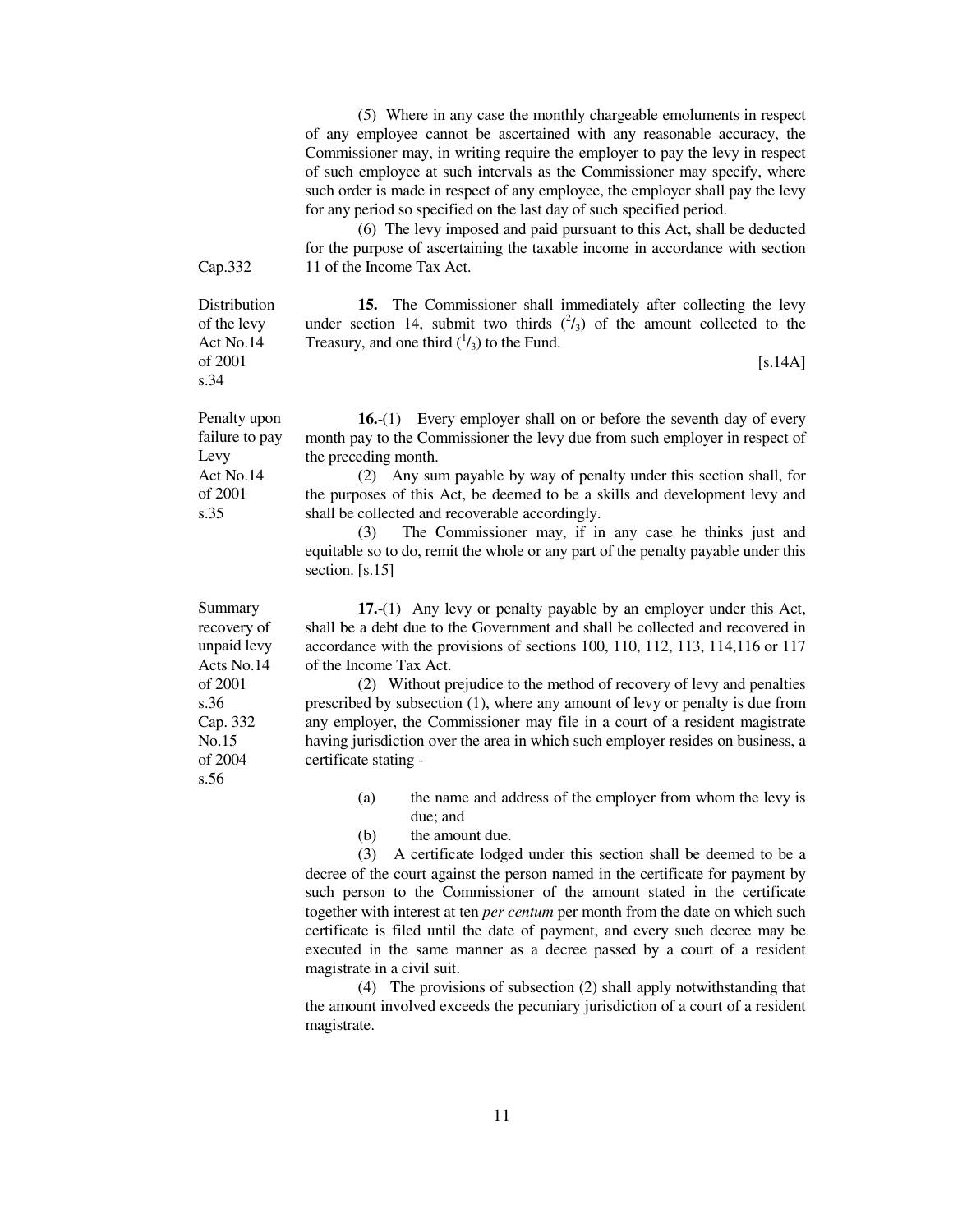(5) Every certificate filed in a court of a resident magistrate pursuant to the provisions of subsection (2) of that section shall be conclusive evidence for the truth of the statements contained in such certificate.

[s.16]

| Powers of the<br>Commissione<br>r Acts Nos.14<br>of 2001<br>15 of 2000<br>s.36A       | 18.-(1) Notwithstanding the provisions of section 17, where a person<br>fails or defaults to remit the levy or part of the levy, the Commissioner shall by<br>demand notice require such person to pay immediately the demanded amount<br>of levy plus interest and such demand notice shall constitute a final demand<br>notice.<br>(2) Any dispute arising from the decision of the Commissioner under<br>subsection (1) shall be determined in accordance with the provisions of the<br>Tax Revenue Appeals Act.<br>(3)<br>Subject to any express direction by the Commissioner to the<br>contrary, any powers and duties of the Commissioner under this Act, may be<br>exercised by any public officer authorized in writing by the Commissioner.<br>$[s.16A]$ |
|---------------------------------------------------------------------------------------|--------------------------------------------------------------------------------------------------------------------------------------------------------------------------------------------------------------------------------------------------------------------------------------------------------------------------------------------------------------------------------------------------------------------------------------------------------------------------------------------------------------------------------------------------------------------------------------------------------------------------------------------------------------------------------------------------------------------------------------------------------------------|
| Exemption<br>from levy                                                                | The provisions of section 14 shall not apply to any<br>$19-(1)$<br>Government departments and to any public institution which is non-profit<br>making and wholly financed by the Government.<br>$[s.17]$                                                                                                                                                                                                                                                                                                                                                                                                                                                                                                                                                           |
| Giving false<br>information<br>etc., to evade<br>levy<br>Act No.14<br>of 2001<br>s.37 | 20. Any person who with intent to evade payment of any levy or with<br>penalty due under this Act -<br>(a)<br>makes any false statement to the Commissioner; or<br>fails or omits to give any information or to submit any return<br>(b)<br>required to be given or submitted under this Act or under<br>regulations made under this Act;<br>(c)<br>gives any information or submits any return which is false in<br>any material particular,<br>shall be guilty of an offence and shall be liable on conviction to a fine not<br>exceeding twenty thousand shillings or to imprisonment for a term not<br>exceeding three years or to both.<br>$[$ .18]                                                                                                           |
| Collection of<br>levy<br>Act No.14<br>of 2001<br>s.38                                 | The levy payable under this Act may be paid directly to the<br><b>21.-(1)</b><br>Commissioner or collected by the Commissioner or by such other agency as<br>the Minister may after consultations with the Minister responsible for finance,<br>appoint.<br>(2) The Minister for Finance may after consultation with the Minister<br>make regulations relating to the collection and distribution of levy under this<br>Act.                                                                                                                                                                                                                                                                                                                                       |
|                                                                                       | $[8.19]$                                                                                                                                                                                                                                                                                                                                                                                                                                                                                                                                                                                                                                                                                                                                                           |

## **PART V THE VOCATIONAL EDUCATION AND TRAINING FUND AND FINANCIAL PROVISIONS**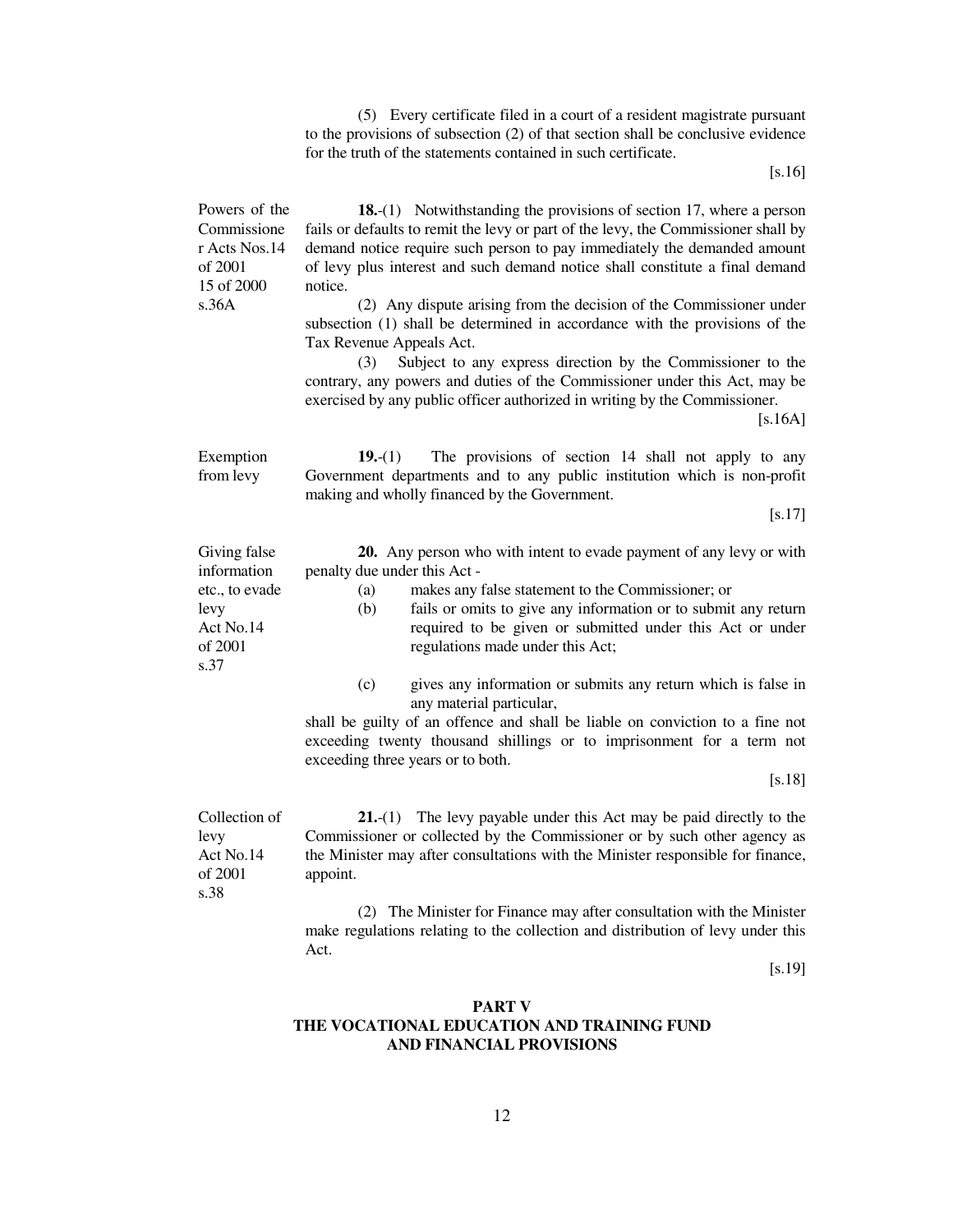| Establishment<br>of the<br>Vocational<br>Education and<br><b>Training Fund</b> | 22. There is hereby established a Fund to be known as the Vocational<br>Education Training Fund which shall be managed by the Board.<br>[s.20]                                                                                                                                                                                                                                                                                                                                                         |  |  |
|--------------------------------------------------------------------------------|--------------------------------------------------------------------------------------------------------------------------------------------------------------------------------------------------------------------------------------------------------------------------------------------------------------------------------------------------------------------------------------------------------------------------------------------------------------------------------------------------------|--|--|
| Resources of<br>the Fund<br>Act No. 14<br>of 2001<br>s.39                      | <b>23.</b> The resources of the Fund shall be -<br>all assets currently owned by the National Vocational<br>(a)<br>Training Division;<br>such sums as may be paid as one third $(\frac{1}{3})$ of the levy<br>(b)<br>imposed and collected under section 14 of this Act;<br>such sums as may be provided for the Fund by Parliament;<br>(c)<br>such sums as may be paid to the Authority by way of grants or<br>(d)<br>donations from any source within or outside the United<br>Republic.<br>$[$ .21] |  |  |
| Management<br>and auditing<br>of the Fund                                      | The Authority shall maintain with such bank as the Board<br>$24-(1)$<br>may approve, a designated account into which shall be paid the levy and all the<br>money paid into the Fund.<br>The Board shall cause to be provided and to be kept proper<br>(2)<br>books of account of the payments made into and out of the Fund.<br>The accounts relating to the Fund shall be audited annually by<br>(3)<br>such authorised auditor duly registered under the Accounts and Auditors                       |  |  |
| Cap.286                                                                        | (Registration) Act, as the Board may with the approval of the Minister,<br>appoint.                                                                                                                                                                                                                                                                                                                                                                                                                    |  |  |
| Public<br>Finance Act<br>not to affect<br>application of                       | $\left[ $ .22 \right]<br>The provisions of this Act shall apply and have effect<br>25.<br>notwithstanding any provisions to the contrary in the Public Finance Act or<br>any other law.                                                                                                                                                                                                                                                                                                                |  |  |
| this Act.<br>Cap.348                                                           | $[$ .23]                                                                                                                                                                                                                                                                                                                                                                                                                                                                                               |  |  |
| Report and<br>audited<br>accounts to be<br>laid before the<br>National         | The Board shall within six months after the close or every<br>$26-(1)$<br>financial year of the Authority, cause to be prepared and submitted to the<br>Minister, a report on the activities and operations of the Authority during that<br>year together with a copy of the -                                                                                                                                                                                                                         |  |  |
| Assembly                                                                       | audited accounts of the Authority; and<br>(a)<br>auditors' report on the accounts.<br>(b)<br>The Minister shall as soon as practicable and in any case not later<br>(2)<br>than twelve months after the closing of the financial year of the Authority, lay<br>before the National Assembly a copy of the -<br>annual report of the Authority;<br>(a)<br>audited accounts; and<br>(b)<br>auditor's report.<br>(c)<br>$[$ .24]                                                                          |  |  |
|                                                                                |                                                                                                                                                                                                                                                                                                                                                                                                                                                                                                        |  |  |

# **PART VI MISCELLANEOUS PROVISIONS**